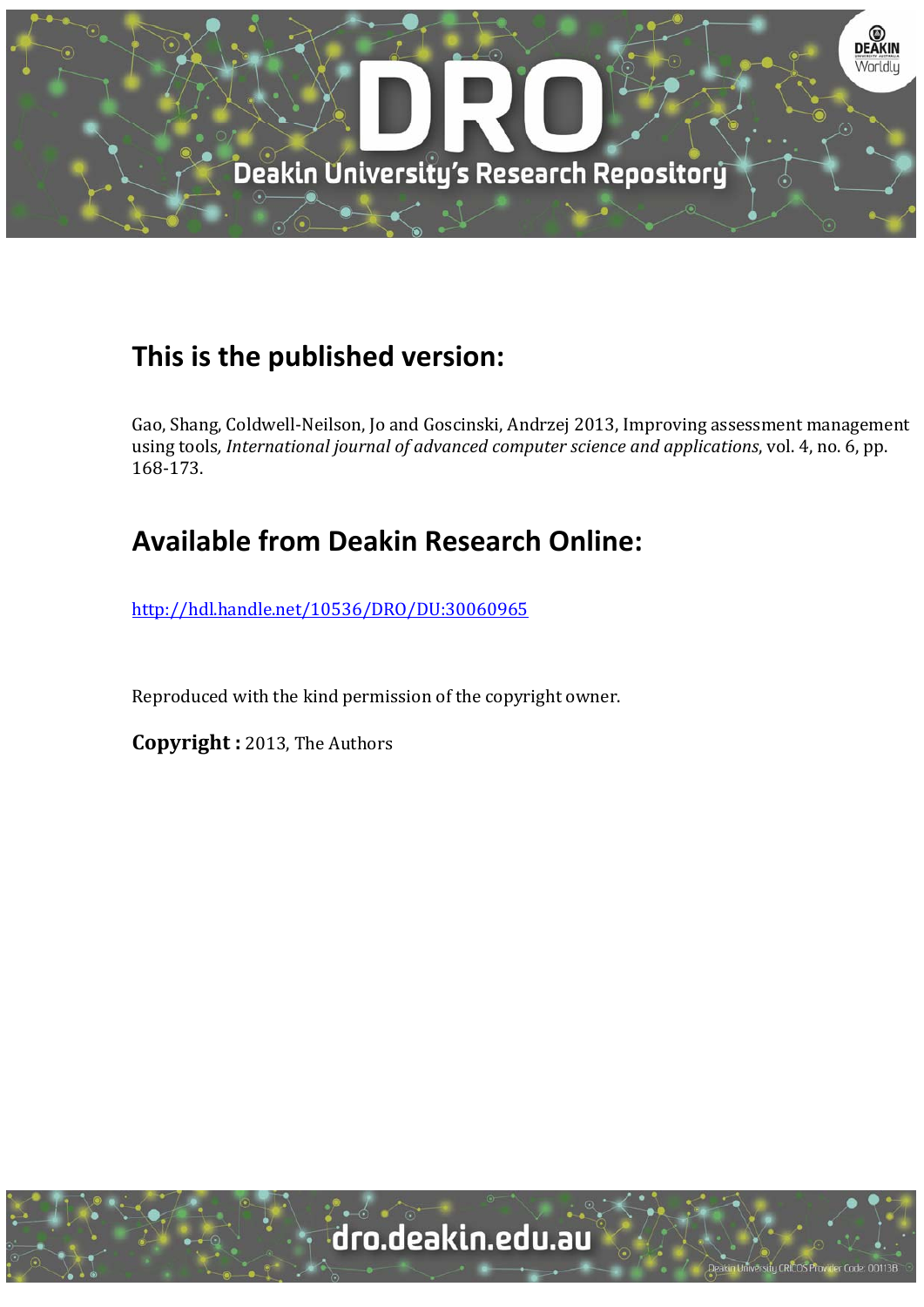# Improving Assessment Management Using Tools

Shang Gao, Jo Coldwell-Neilson, Andrzej Goscinski School of Information Technology Deakin University Waurn Ponds, Vic. 3217 Australia

*Abstract***—This paper firstly explains the importance of assessment management, then introduces two assessment tools currently used in the School of Information Technology at Deakin University. A comparison of assignment marking was conducted after collecting test data from three sets of assignments. The importance of providing detailed marking guides and personalized comments is emphasized and future possible extension to the tools is also discussed at the end of this paper.**

*Keywords—assessment management; WebCT Vista; Desire2Learn; CloudDeakin; marking guide; personalized comment; Markers Assistant; On-line Grades System*

## I. INTRODUCTION

Assessment management plays very important role at all educational levels. Good aassessment management helps educators collect data about students' learning and their performance, as well as informing decisions about classroom instruction and curriculum content based on the collected data to personalize students' learning and maximise the outcomes.

The assessment process may consist of a number of tasks. First, creating assessment material, which can be essays, diagrams, drawings, programs, databases, spreadsheets and so on; then collecting the submissions after students complete the assessment; marking the submissions and recording grades before delivering feedback and results back to students. Students then review their results and if they feel they have been unfairly assessed, they can request a remark and marks adjusted accordingly.

This whole process is time consuming. Every assessor has their own customized methods and opinions of how to do the assessment. Also every assessor needs to provide accurate and meaningful evaluation feedback to students, which puts a lot of pressure on them.

To meet the assessment needs of both students and staff, the following factors should be considered [1]:

- The criteria for marking must meet the objectives of the course.
- The marking must provide a measure of the learning.
- The marking should provide effective feedback to the student.

## II. BACKGROUND AND RELATED WORKS

There are many educational software development companies and institutions that have been providing solutions to improve student achievement. For instance,

CompassLearning Odyssey [2] provides assessment, curriculum, data management, and American state standards correlation engine. Its browser-based solution allows administrators and teachers to track student, class, school, and district data, aggregate and disaggregate the data, and produce detailed reports.

WebQuiz XP, developed by Smartlite [3], can be used to create online quizzes, tests, assessments and questionnaires. A custom explanation message can be shown if a wrong answer is chosen; users can even set a different message according to the answer given. WebQuiz XP also supports surveys or psychological tests, where questions do not have correct answers; this way, it can be used to collect data and display statistics.

Deakin University has been using WebCT Vista [4] as its primary on-line learning environment, called Deakin Studies Online (DSO) for a few years. Recently it is changed to Desire2Learn [5], called CloudDeakin. Both these learning environments are powerful teaching and learning platforms providing discussions, whiteboard, content reuse, performance reporting, on-line quizzes, easy-to-manage gradebook and assignment tools, etc. However, very few backend tools are available for assessment management in the WebCT Vista or Desire2Learn environmenst. They do not meet the many varied assessment needs of education today, such as creating a detailed marking guide, or returning students a result report with detailed comments and statistical information about the whole assignment.

For instance, in the School of Information Technology, students are usually required to submit their assignment attempts in electronic form. CloudDeakin provides dropboxs and a simple rubric editing/marking interface. But the majority of marking is still a manual process. As far as the authors are aware, many academics, especially in the mathematics discipline, simply download assignments from CloudDeakin, print them out, mark on paper and return to students. Alternatively they demand hard-copy submissions. Others may mark via the CloudDeakin provided interface directly, which is all right to provide comments, but it is hard to integrate a detailed marking guide or statistical information in the returned assessment report. Even using the rubric functionality in CloudDeakin has limitations. It is rather basic with only one grading scale accommodated across all marking criteria.

Some Computer Assisted Assessment tools support the creation of online quizzes with answersr but do not provide the functionality or flexibility that we expect and need for effective reporting of feedback to students, especially the integration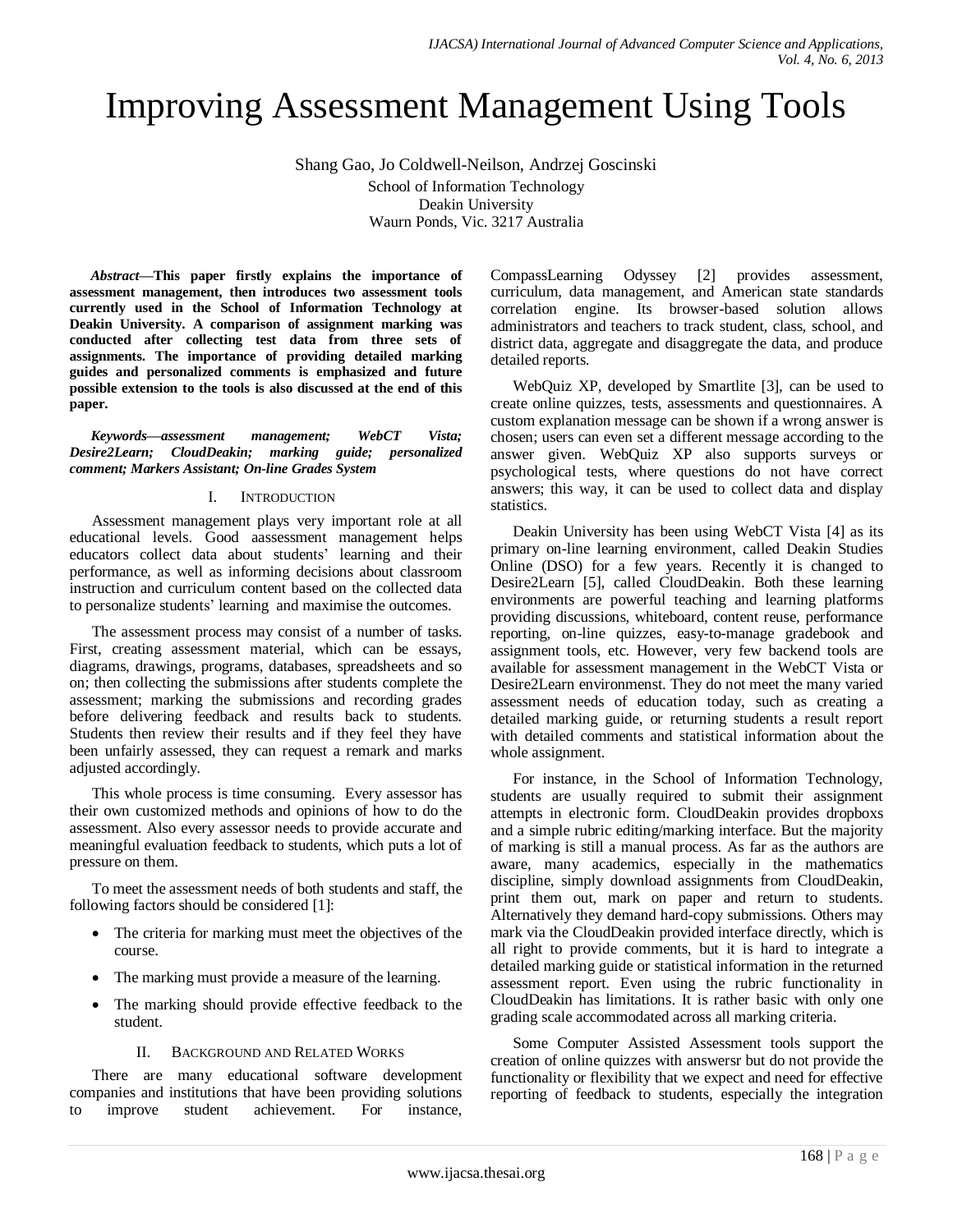with CloudDeakin. Colleagues in the School of Information Technology, Deakin University have developed two assessment tools, Markers Assistant (MA) [6] and On-line Grades System (OGS) [7].

The objectives of both these tools are to reduce the amount of time spent on administrative tasks associated with marking, increase the range of feedback that can be easily delivered to students, and provide an easy interface to access online submissions as well as deliver marks and feedback to students, thus allowing more time to be spent on working one-to-one with students to achieve good results.

### III. ASSESSMENT TOOLS COMPARISON

In the following sections, we briefly introduce these two tools (Markers Assistant and On-line Grades System) and then use SIT104 Introduction to Web Development assignment marking as a case study to compare these assessment tools against the above assessment criteria. Conclusions and recommendations are also given at the end of this paper. SIT104 is a core unit in the Bachelor of Information Technology. Students generally complete this unit in the second half of their first year of study.



#### *A. Markers Assistant*

Markers Assistant (MA) [6] is a Windows based application developed to provide a flexible method of managing, assessing and delivering results to small and large numbers of students. It is designed to automate as many components of the marking process as possible, whilst maintaining and improving the assessment feedback to the students within a reasonable timeframe [1]. It can:

## *1) provide automation that retrieves student submissions and presents them via a predetermined application*

Individual students are identified by information such as student number or ID and an associated email address if results are to be delivered via email. Students can be found either by identifying them in a drop down menu via there ID or email address. A predetermined application is triggered automatically based on the format of the submission.

*2) provide a flexible marking guide GUI that only requires the identification of the criteria and/or assessment of an item's value*

The marking guide is displayed in the form of checkboxes and is organised in a hierarchical configuration where high level criteria must be met before other items within that criteria are considered, as shown in Fig. 1.

## *3) automate the calculation of results within the application*

Each time a checkbox is ticked the marks are adjusted accordingly. Comments can be added, edited or deleted against an individual item in the marking guide or as a general comment that relates to the submission as a whole. All comments entered are stored in a general repository and can be reused for a another student if required.

*4) provide facilities to deliver student results via email*

When the marking is complete, all results can be emailed to the students or exported in a file format that is recognised by WebCT or Desire2Learn.

## *5) provide facilities to collate final marks summaries*

The result report is a text file containing the assessment criteria and the associated mark the student received for each item in the criteria. Any comments relating to the assessment are also included, as shown in Table. I. It also provides result summaries of all assessment performed, which is not possible in traditional methods of assessment. MA enables the following statistics [1]:

Marks summaries for each student:

• criterion mark; comment adjustments; total marks

Statistics for all students:

 number of students; number of students marked; number of zero marks; number of full marks; average mark; maximum mark; minimum mark

Item Statistics:

 item no; attempted; not attempted; average mark; description

Comments for all students:

• frequency

This analysis data helps students gain a better understanding of their strengths and weaknesses as well as provide them with an overview of all items within an assessment (Table. II).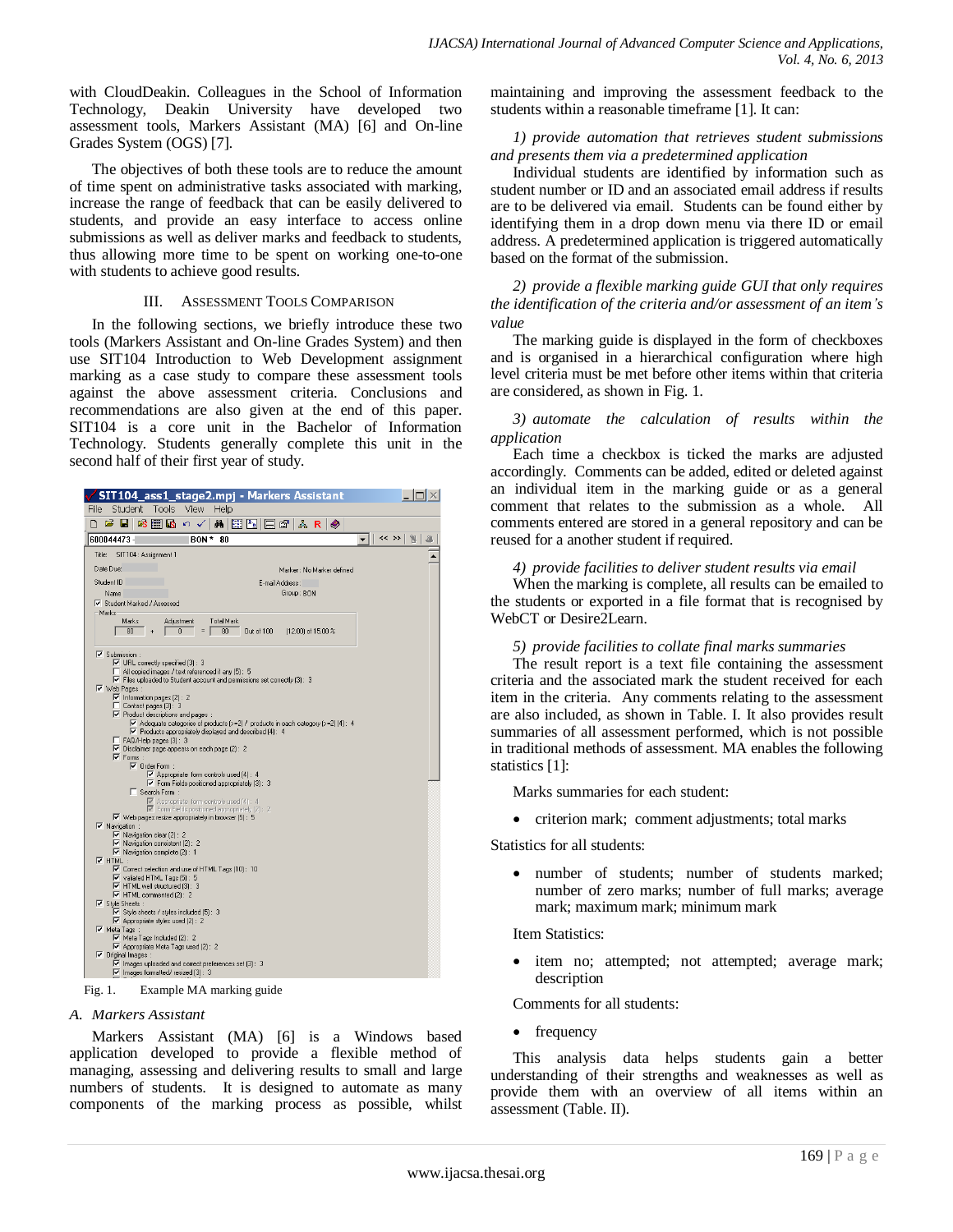#### TABLE I. EXAMPLE ASSESSMENT REPORT

#### SIT104 -Assignment 1 Marking Guide

Legend: # - Comments have been made, refer to SPECIAL COMMENTS by selecting the link

| Submission                                                                                    |                      |
|-----------------------------------------------------------------------------------------------|----------------------|
| URL correctly specified                                                                       | 3/3                  |
| All copied images / text referenced if any                                                    | 0/5                  |
| Files uploaded and permissions set correctly                                                  | 3/3                  |
| Web Pages                                                                                     | $\ddot{\phantom{a}}$ |
| Information pages                                                                             | 2/2                  |
| Contact pages                                                                                 | 0/3                  |
| Product descriptions and pages                                                                | $\epsilon$           |
| Adequate categories of products $(\geq=2)$ / products in<br>each category $(>=2)$             | 4/4                  |
| Products appropriately displayed and described                                                | 4/4                  |
| FAQ/Help pages                                                                                | 0/3                  |
| Disclaimer page appears on each page                                                          | 2/2                  |
| Forms                                                                                         | $\blacksquare$       |
| Order Form                                                                                    |                      |
| Appropriate form controls used                                                                | 4/4                  |
| Form Fields positioned appropriately                                                          | 3/3                  |
| Search Form                                                                                   |                      |
| Appropriate form controls used                                                                | 0/4                  |
| Form Fields positioned appropriately                                                          | 0/2                  |
| Web pages resize appropriately in browser                                                     | 5/5                  |
| Navigation                                                                                    | $\sim$               |
| Navigation clear                                                                              | 2/2                  |
| Navigation consistent                                                                         | 2/2                  |
| Navigation complete                                                                           | 1/2                  |
| HTML                                                                                          | ÷.                   |
| Correct selection and use of HTML Tags                                                        | 10/10                |
| valiated HTML Tags                                                                            | 5/5                  |
| HTML well structured                                                                          | 3/3                  |
| HTML commented                                                                                | 2/2                  |
| <b>Style Sheets</b>                                                                           |                      |
| Style sheets / styles included                                                                | 3/5                  |
| Appropriate styles used                                                                       | 2/2                  |
| Meta Tags                                                                                     | 2/2                  |
| Meta Tags Included                                                                            | 2/2                  |
| Appropriate Meta Tags used<br>Original Images                                                 |                      |
| Images uploaded and correct preferences set                                                   | ÷<br>3/3             |
| Images formatted/resized                                                                      | 3/3                  |
| Relevant images used                                                                          | 2/2                  |
| Colors                                                                                        |                      |
| Suitable colors used                                                                          | 2/2                  |
| Consistent use of color                                                                       | 2/2                  |
| Fonts                                                                                         |                      |
| Font size and color suitable                                                                  | 2/2                  |
| Consistent use of Fonts                                                                       | 2/2                  |
|                                                                                               |                      |
| Sub Total                                                                                     | 80                   |
| General Comments and Adjustments<br>1. You should have demostrated the use of images by using |                      |
| more than 2                                                                                   | 0                    |
| Adjustments Sub Total                                                                         | $\boldsymbol{0}$     |
| Total Mark                                                                                    | 80 (Out of 100)      |
|                                                                                               |                      |
| 12.00 (Out of 15.00%)                                                                         |                      |

SPECIAL COMMENTS

Refer to the following for explanations on why you may have lost marks for individual items within the marking guide.

*6) Enable all data collected to be saved and retrieved via a project file*

Backup projects are automatically created in the background, as each student is marked and backup projects saved when the application is closed.

| TABLE II.<br><b>EXAMPLE STATISTICS DATA</b> |
|---------------------------------------------|
|---------------------------------------------|

| ------------------ Project Statistics --------------------------                                                                    |                                    |              |                                                                                                                                                                                                                                           |
|-------------------------------------------------------------------------------------------------------------------------------------|------------------------------------|--------------|-------------------------------------------------------------------------------------------------------------------------------------------------------------------------------------------------------------------------------------------|
| Number of students : 210                                                                                                            |                                    |              |                                                                                                                                                                                                                                           |
| Number of students marked : 210                                                                                                     |                                    |              |                                                                                                                                                                                                                                           |
| Number of students NOT marked : 0                                                                                                   |                                    |              |                                                                                                                                                                                                                                           |
| Number of zero marks : 45                                                                                                           |                                    |              |                                                                                                                                                                                                                                           |
|                                                                                                                                     |                                    |              |                                                                                                                                                                                                                                           |
|                                                                                                                                     |                                    |              |                                                                                                                                                                                                                                           |
| Number of full marks : 32<br>Highest mark : 100<br>Lowest mark : 0                                                                  |                                    |              |                                                                                                                                                                                                                                           |
|                                                                                                                                     |                                    |              |                                                                                                                                                                                                                                           |
| $\begin{tabular}{c} Average mark & \qquad : 68.05/100 \\ \end{tabular}$                                                             |                                    |              |                                                                                                                                                                                                                                           |
| Average mark (no zero's) : 86.61/100                                                                                                |                                    |              |                                                                                                                                                                                                                                           |
| Variance (no zero's) : 178.20                                                                                                       |                                    |              |                                                                                                                                                                                                                                           |
| Standard Deviation (no zero's): 13.35                                                                                               |                                    |              |                                                                                                                                                                                                                                           |
|                                                                                                                                     |                                    |              |                                                                                                                                                                                                                                           |
|                                                                                                                                     |                                    |              |                                                                                                                                                                                                                                           |
|                                                                                                                                     |                                    |              |                                                                                                                                                                                                                                           |
|                                                                                                                                     |                                    |              |                                                                                                                                                                                                                                           |
|                                                                                                                                     |                                    |              |                                                                                                                                                                                                                                           |
|                                                                                                                                     |                                    |              |                                                                                                                                                                                                                                           |
|                                                                                                                                     |                                    |              |                                                                                                                                                                                                                                           |
|                                                                                                                                     |                                    |              |                                                                                                                                                                                                                                           |
|                                                                                                                                     |                                    |              | $\frac{1}{2}$   155   55   2.21/3   2.82/3   URL correctly specified<br>2   91   119   2.12/5   2.70/5   All copied images / text<br>referenced if any<br>3   155   55   2.20/3   2.79/3   Files uploaded and<br>permissions set correctl |
| 5   153   57   1.45/2   1.84/2   Information pages<br>6   150   60   2.13/3   2.72/3   Contact pages                                |                                    |              |                                                                                                                                                                                                                                           |
|                                                                                                                                     |                                    |              |                                                                                                                                                                                                                                           |
|                                                                                                                                     |                                    |              | 8   143   167   2.70/4   3.43/4   Adequate categories of                                                                                                                                                                                  |
| products $(\geq=2)$ / products in each category $(\geq=2)$                                                                          |                                    |              |                                                                                                                                                                                                                                           |
|                                                                                                                                     |                                    |              | 9   144   66   2.67/4   3.39/4   Products appropriately                                                                                                                                                                                   |
| displayed and described                                                                                                             |                                    |              |                                                                                                                                                                                                                                           |
|                                                                                                                                     |                                    |              |                                                                                                                                                                                                                                           |
|                                                                                                                                     |                                    |              | $\begin{tabular}{l c c c c c c c c} \hline 10 & 141 & 69 & 2.00/3 & 2.54/3 & \text{[FAQ/Help pages} \\ \hline 11 & 156 & 54 & 1.43/2 & 1.82/2 & \text{Disclaimer page appears} \\ \hline \end{tabular}$                                   |
| on each page                                                                                                                        |                                    |              |                                                                                                                                                                                                                                           |
|                                                                                                                                     |                                    |              | 14   122   88   2.26/4   2.87/4   Appropriate form                                                                                                                                                                                        |
| controls used                                                                                                                       |                                    |              |                                                                                                                                                                                                                                           |
|                                                                                                                                     |                                    |              | 15   122   88   1.70/3   2.16/3   Form Fields positioned                                                                                                                                                                                  |
| appropriately                                                                                                                       |                                    |              |                                                                                                                                                                                                                                           |
|                                                                                                                                     |                                    |              |                                                                                                                                                                                                                                           |
| controls used                                                                                                                       |                                    |              |                                                                                                                                                                                                                                           |
| 18   114                                                                                                                            |                                    |              | $ 96 $ $ 1.09/2 $ $ 1.38/2 $ Form Fields positioned                                                                                                                                                                                       |
| appropriately                                                                                                                       |                                    |              |                                                                                                                                                                                                                                           |
|                                                                                                                                     |                                    |              | $\overline{19}$   164   46   3.90/5   4.96/5   Web pages resize                                                                                                                                                                           |
| appropriately in browser                                                                                                            |                                    |              |                                                                                                                                                                                                                                           |
|                                                                                                                                     |                                    |              | $\begin{array}{ l l l l l } \hline 21 & 152 & 58 & 14.2/2 & 181/2 & \text{Navigation clear} \\ \hline 22 & 151 & 59 & 14.2/2 & 181/2 & \text{Navigation consistent} \end{array}$                                                          |
|                                                                                                                                     |                                    |              |                                                                                                                                                                                                                                           |
|                                                                                                                                     |                                    |              |                                                                                                                                                                                                                                           |
|                                                                                                                                     |                                    |              | 7.84/10   9.98/10   Correct selection and                                                                                                                                                                                                 |
| 23   150   60   1.42/2   1.81/2   Navigation complete<br>25   165   45   17.84/10   9.98/10   Correct selection<br>use of HTML Tags |                                    |              |                                                                                                                                                                                                                                           |
| 26   77   133   1.83/5   2.33/5   valiated HTML Tags                                                                                |                                    |              |                                                                                                                                                                                                                                           |
|                                                                                                                                     |                                    |              | 27   165   45   2.36/3   3.00/3   HTML well structured                                                                                                                                                                                    |
| 28   161<br>  49                                                                                                                    | 1.53/2                             |              | 1.95/2   HTML commented                                                                                                                                                                                                                   |
| $30 \mid 157$<br>  53                                                                                                               | 3.69/5                             | $\mathbb{L}$ | $4.69/5$   Style sheets / styles                                                                                                                                                                                                          |
| included                                                                                                                            |                                    |              |                                                                                                                                                                                                                                           |
| 31   159<br>$\vert 51 \vert$                                                                                                        | 1.51/2                             | 1.93/2       | Appropriate styles used                                                                                                                                                                                                                   |
| 47<br>33   163                                                                                                                      | 1.55/2<br>L                        |              | 1.98/2   Meta Tags Included                                                                                                                                                                                                               |
| 34 161<br> 49                                                                                                                       | 1.53/2<br>$\overline{\phantom{a}}$ |              | 1.95/2   Appropriate Meta Tags                                                                                                                                                                                                            |
| used                                                                                                                                |                                    |              |                                                                                                                                                                                                                                           |
| 36 156<br>$\vert$ 54                                                                                                                | 2.22/3<br>$\mathbf{I}$             | 2.83/3       | I mages uploaded and                                                                                                                                                                                                                      |
| correct preferences set                                                                                                             |                                    |              |                                                                                                                                                                                                                                           |
| $\vert$ 52<br>37   158                                                                                                              | 2.26/3                             | $\perp$      | Images formatted/<br>2.87/3                                                                                                                                                                                                               |
| resized                                                                                                                             |                                    |              |                                                                                                                                                                                                                                           |
| 38   156<br>  54                                                                                                                    | 1.49/2                             | 1.89/2       | Relevant images used                                                                                                                                                                                                                      |
| 40   163<br>  47                                                                                                                    | 1.55/2                             | 1.98/2       | Suitable colors used                                                                                                                                                                                                                      |
| 48<br>41   162                                                                                                                      | 1.54/2                             | 1.96/2       | Consistent use of color                                                                                                                                                                                                                   |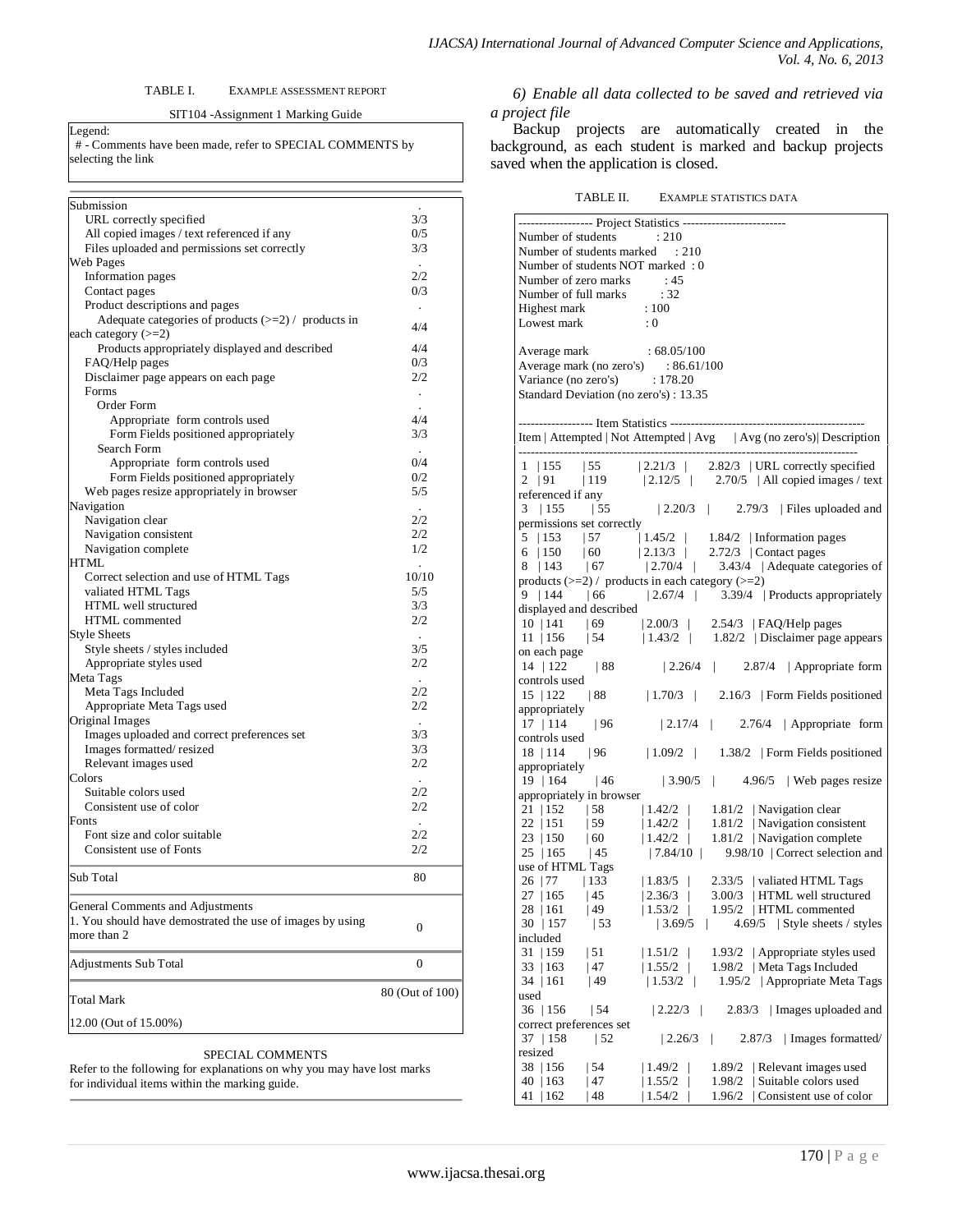| $43 \mid 162$        | 48   | 1.54/2 | 1.96/2   Font size and color   |
|----------------------|------|--------|--------------------------------|
| suitable<br>44   163 | l 47 | 1.55/2 | 1.98/2 Consistent use of Fonts |
|                      |      |        |                                |

## *B. On-line Grades System*

On-line Grades System (OGS) [7] is a Web based application developed to provide an easy way to access hyperlink-based assignments, assessing them and delivering the results within a browser.

It is designed to automate hyperlink access, to mark assignments via a GUI and to send feedback to students purely online. It can:

*1) provide automation that retrieves student submitted hyperlinks and presents them in a browser.*



Fig. 2. Example OGS marking guide

Individual students are identified by an associated email address. Students can be selected from an email address selection menu.

*2) provide an easy to use marking GUI that only requires the identification of the criterion and assessment value for an item after loading a HTML based marking guide.*

Detailed marking guide items are displayed in the form of dropdown lists, as shown in Fig. 2.

*3) automate the calculation of results within the application*

Each time a dropdown list item is chosen, the mark is adjusted accordingly. Comments can be added, edited or deleted at the bottom of the marking guide page.

## *4) provide a seperate interface to deliver student results online*

When the marking is completed, all results can be viewed via a "lookup result" interface by typing the student ID and email address. The result report is a file stored in the underlying database containing the assessment criteria and the associated mark that the student receives for each item in the criteria. All the comments relating to the assessment are also included, as shown in Fig. 3.

|                                                  |  |  |  |  | $\bigodot$ Back $\star$ $\odot$ $\star$ $\blacksquare$ $\bigodot$ $\bigodot$ Search $\chi$ Favorites $\bigodot$ $\bigcirc$ $\star$ $\bigcirc$ $\bigodot$ $\bullet$ $\cdot$ $\bigcirc$ $\bullet$ $\bullet$ $\uparrow$ $\circ$ |  |  |  |  |  |
|--------------------------------------------------|--|--|--|--|------------------------------------------------------------------------------------------------------------------------------------------------------------------------------------------------------------------------------|--|--|--|--|--|
|                                                  |  |  |  |  | Address <sup>3</sup> http://139.132.118.116/sit104/grades/ass2-1/lookupresults.html                                                                                                                                          |  |  |  |  |  |
| $\mathbf{Y}! \rightarrow \mathscr{C} \cdot \Box$ |  |  |  |  | → Filsearch Web   Al Upgrade Now! · 2 百·  → O                                                                                                                                                                                |  |  |  |  |  |

Grade

 $\mathbf D$ 

 $\mathbf{D}$ 

Username: aabuz-

Comments

problei

effort.

or issues.

structure.

professional.

found to be valid.

Lookup

A fair effort, but there is little detail

on what users will actually be able to do

Code validity: all checked pages were

Design: fairly consistent application of

a good design.<br>**Functionality**: present but with some

Overall impression: a good consistent

Choice of controls: the controls in

your form(s) were generally well chosen

and used, but there some small problems

Form layout: the design and layout of

your form(s) was reasonable, but there

ere some problems of inconsistency or

Instructions to users: the instructions telling users how to<br>complete your form(s) were sometimes<br>unclear and/or incomplete.

Responses to users: the response

Overall validation process: the

 $\textit{Submission: your form}(s)$  were submitted

validation of your form(s) was generally<br>effective, but could look more

messages were clear and helpful.

only if properly completed.

with the system (the functionality).

Please enter your ID Number and Deakin username:

Fig. 3. Example OGS assessment report

Assignment

Assignment One.

Stage One

Assignment One,

Stage Two

Assignment Two.

Stage One

*5) enable all data collected to be saved and retrieved via a database*

Backup has to be done manually to ensure the marking and comments are saved in the database.

## IV. COMPARISON AND CONCLUSION

To compare these two tools, data was collected relating to the first and second assignments in the unit SIT104 Introduction to Web Development during trimester 2, 2012. The first two stages of the second assignment were included in the comparison. The unit SIT104 is delivered to students on three campuses, on-campus at Geelong (in regional Victoria), on-campus at Burwood (suburban campus in Melbourne) and off-campus (ie distance education).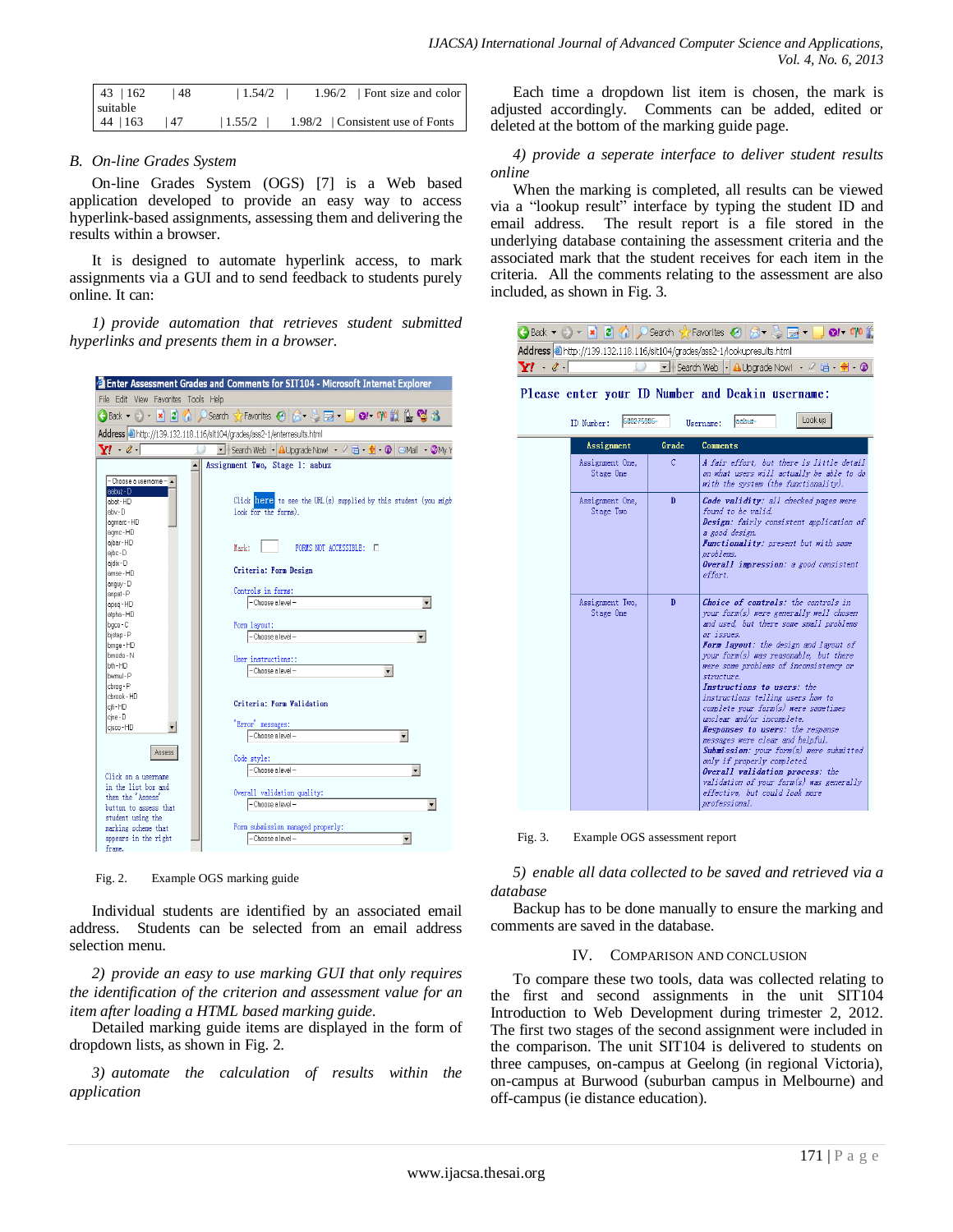## *A. Comparison*

For assignment 1, both the MA and OGS were used to mark submissions made by the Geelong on- and off-campus students. The MA is used to provide just detailed comments to students but not the mark; the actual marking that was distributed to students was completed using the OGS.

For assignment 2 stage 1, the MA and OGS were both used for marking all submissions. To maintain consistency, only the OGS results were released to students, together with the comments created in MA.

For assignment 2 stage 2, the OGS is used for marking all student submissions. Comments were made as informative as possible on each submission in OGS.

Student feedback was collected via email query, in-class and after-class discussion.

By comparing these three different marking methods and feedback from students, the following similarities and differences are found:

• Similarities:

*a) Both of the assessment tools support an easy-to-use interface with file loading automation;*

*b) Both of the assessment tools automate the calculation of results within the application;*

*c) Both of the assessment tools support data backup.*

• Differences:

*a) MA results are sent out via email; OGS results can be viewed online;*

*b) MA backups results in .txt file; OGS stores all the data in a database;* 

*c) MA receives positive feedback on detailed marking criteria and personalised comments on each item;*

*d) MA receives positive feedback on providing results summaries and statistics information;* 

*e) OGS's marking guide is considered somewhat "vague" and needs to be refined;* 

*f) Well commented OGS marking results receive near "zero" marking complaints;*

*g) Although MA's comments can be reused, there is a low limit on the size of the comment editing field, whereas OGS provides enough text area to accommodate long comments;*

*h) OGS does not require additional training once the assessment environment is setup; MA requires additional training because of the availability of more powerful functionality.* 

## *B. Conclusion*

The marking guide identifies the expectations of the assessment and the marks provide a measure of the student's success in meeting the expectations. In addition to the marking guide, it would be better to provide information for each marking item which explains what the expectation of each item is.

It was found that when students are given a correct answer they would not only identity where they went wrong for themselves but also discover what is required or is correct. From this point of view, no matter what kind of assessment tools we use, providing detailed and informative comments also help students improve their learning outcomes.

According to a recommendation of the University's Teaching and Learning Committee [8], feedback on assignments to students should:

- Be clearly linked to each published assessment criterion
- Assist learning, reward achievement, provide encouragement, explain results and enable students to improve their performance

The evidence provided above also suggests that a well written marking guide and informative comments does provide meaningful feedback to students.

## V. FUTURE WORK

The above two assessment tools remove much of the complication from assessment by automating many of the tedious tasks, which allows assessors to focus on the assessment itself rather than the associated administrative processes.

Also the marking guides created using the tools are reusable and editable for future assessments.

Other features that will further improve the supporting environments and functionality of the two tools include:

For  $MA$ .

- Extend the system to allow annotated attachments to the results
- Provide database connectivity

For OGS

- Provide facilities to create and edit a marking guide within the application
- Add statistical output.

By combining the positive features of the two tools, a comprehensive, easy to use marking tool can be developed that not only minimises the tedious tasks of marking from an academic's perspective, but also provides students with comprehensive, detailed feedback that will encourage them to learn from their mistakes.

#### **REFERENCES**

- [1] J. Wells, W. Zhou, N. Paul, C. Brian, F. Joseph (2003), "Assessment management using software, Advances in learning", International confererence on web-based learning (ICWl 2003), 18-20 August 2003, Melbourne , AUSTRALIE 20031973, vol. 2783, pp. 411-422, ISBN 3-540-40772-3.
- [2] CompassLearning Odyssey, Compass Learning Website, available < http://www.compasslearning.com/assessment />, accessed 24/05/2013.
- [3] Smartlite (2005), Smartlite software Website, available < http://eng.smartlite.it/en2/products/webquiz/index.asp >, accessed 24/05/2013.